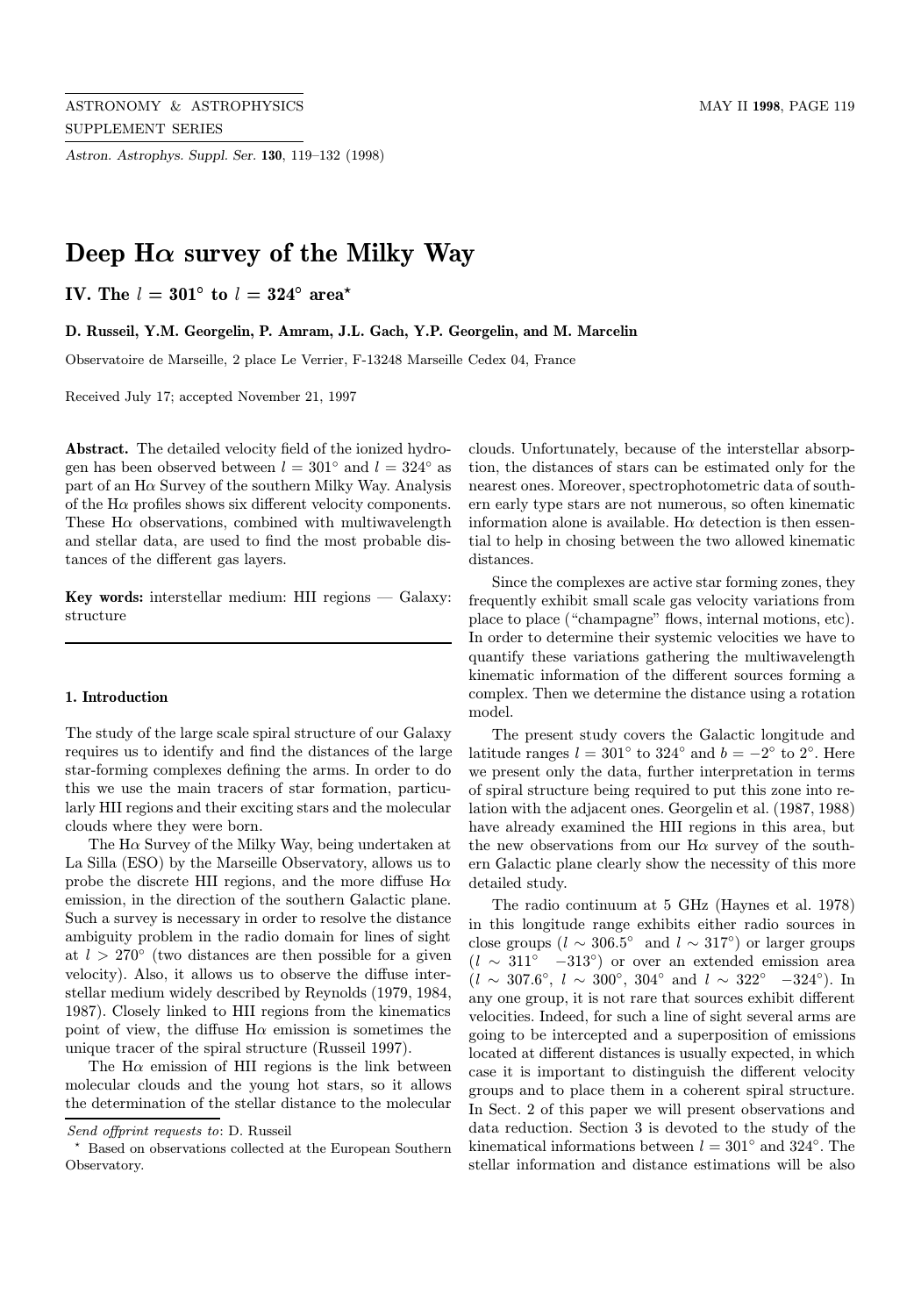

Fig. 1. a) H $\alpha$  mosaic of the observed fields in the 301 $\degree$  zone. Each image is obtained by adding  $\lambda$  maps over the whole free spectral range, flat fielding and then correcting for distortion. This is equivalent to a photograph obtained through a filter with a 10 Å bandwidth. The positions of radio sources and HII regions are shown with the corresponding H $\alpha$  velocity values, when observed

discussed in this part of the paper. The conclusion is given in Sect. 4.

## 2. Observations

The  $H\alpha$  observations presented here were made at La Silla with a small telescope (36 cm diameter) equipped with a scanning Fabry-Perot interferometer and a photon counting camera (le Coarer et al. 1992). The data cubes  $(x,$ y,  $\lambda$ ) obtained have a spatial resolution of  $9'' \times 9''$  (total size of each field =  $38' \times 38'$  and a spectral resolution depending on the interference order of the Fabry-Perot:  $\sim$ 5 km s<sup>-1</sup> for order 2604 and  $\sim$  16 km s<sup>-1</sup> for order 796.

The data reduction method is described in Georgelin et al. (1994). The interference filter, centered at  $6562$  Å and with FWHM 11 Å, unfortunately transmits not only the  $H\alpha$  nebular emission but also two well identified night-sky lines: geocoronal H $\alpha$  ( $\lambda_0$  = 6562.8 Å) and OH ( $\lambda_0 = 6568.8$  Å).

In order to decompose the observed profiles into elementary components, the night-sky line and the nebular ones will be respectively modeled by a pure instrumental profile, and an instrumental profile convolved with a gaussian.

The decomposition of high emission zones allows us to identify the different components encountered along the line of sight. However, the decomposition becomes trickier when the emission zones are fainter, even if each component generally has about the same velocity across the entire field.

The actual fields observed in  $H\alpha$  were selected on the basis of large scale photographic data (Georgelin & Georgelin 1970) and the 5 GHz radio emission survey (Haynes et al. 1978). They include the regions previously studied by Georgelin et al. (1987, 1988); most of these were observed with a fixed order Fabry-Perot interferometer, the others with a scanning Fabry-Perot interferometer with a very small field (diameter  $\sim$ 12'). We note that for some regions previously observed we do not find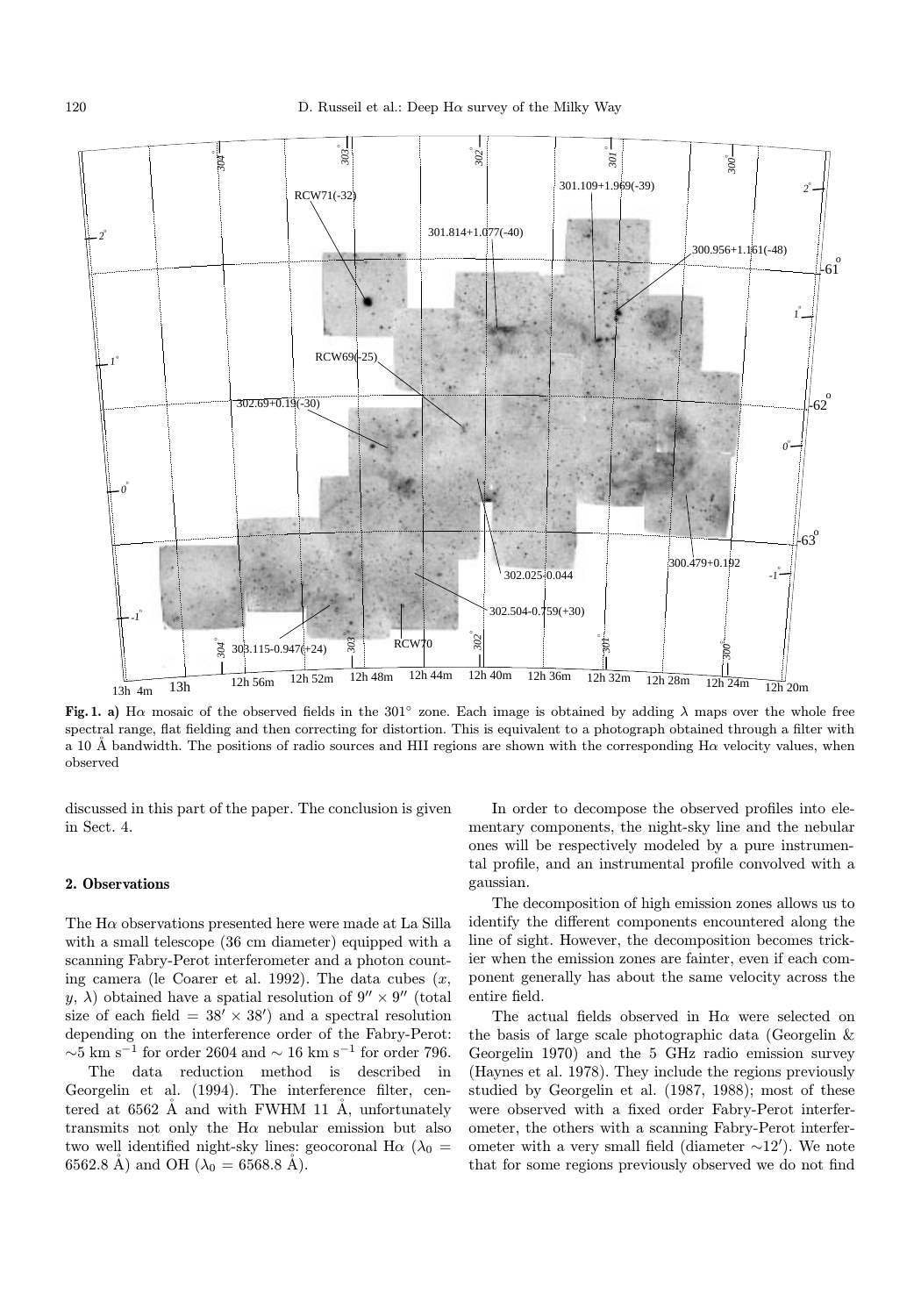

Fig. 1. b) Spatial distribution of velocity components in the 301◦ area. Only the non-local components are indicated. Note that the velocities of the diffuse Hα emission, as well as those of the discrete HII regions, are shown at the points of measurements. Bold letters correspond to  $H\alpha$  emission patches in the mosaic. Very closely placed numbers represent multiple components at one point of measurement

exactly the same velocity. It is obvious that the old observations made with a fixed Fabry-Perot did not allow any profile decomposition, thus preventing night-sky lines subtraction and faint component separation, so the velocities corresponded to a complex blend.

## 3. Results

The total longitude interval has been divided into five zones centered near longitudes 301◦, 305◦, 308◦, 313◦ and 320◦, corresponding roughly to the more or less compact concentrations seen from the morphology of the radio continuum emission.

The main results are summed up in Figs. 1 to 5. Figures 1 and 2 show the mosaic of the 301◦ and 305◦ zones, accompanied by the velocity maps of all the components, except the local one, corresponding to diffuse emission or discrete HII regions. Figures 3 to 5 show the fields of zones from 308◦ to 320◦ with the velocity information plotted directly on them.

Note that in the following discussion the kinematic distances are calculated from the mean Galactic rotation curve of Brand & Blitz (1993) with  $R_{\odot} = 8.5$  kpc and  $\theta_0$  = 220 km s<sup>-1</sup> for  $V_{\text{lsr}}$  < 0 and a flat curve, at 220 km s<sup>-1</sup>, for  $V_{\text{lsr}} > 0$ .

For each zone, we selected stars with spectral type between O and B3 from the literature. Stellar distances were determined from the spectrophotometric data (UBV,  $H\beta$ , when available, using the absolute magnitude spectral type calibration of Schmidt Kaler (1983) and the extinction relation  $A_v = 3.2E(B - V)$ . For a small number of HII regions, we were able to identify the exciting stars. These regions and their distances are discussed individually below. The star clusters were selected from the Lynga (1987) catalogue. The adopted distance is generally the one given by Lynga, except when a more recent reference is available.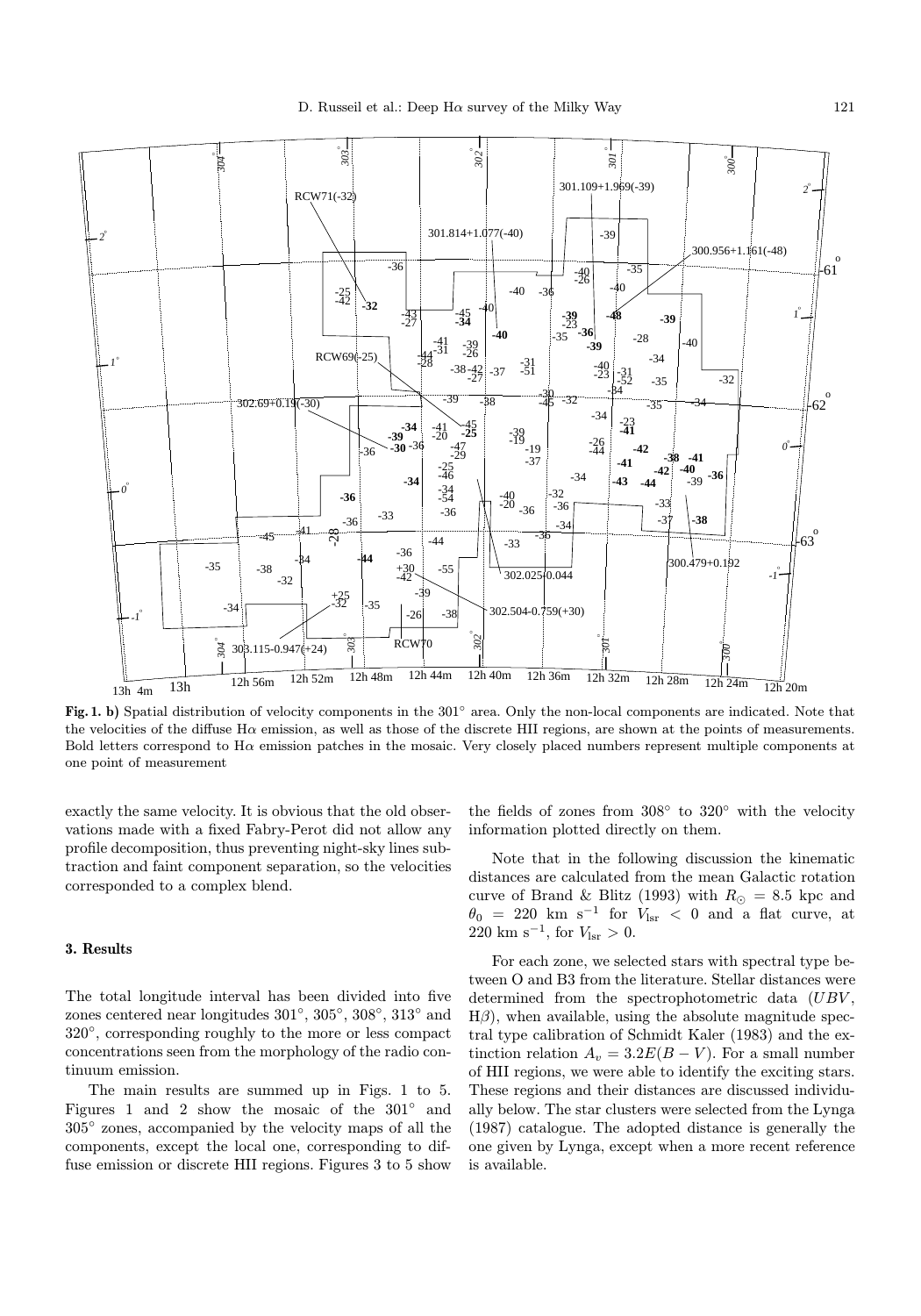

Fig. 2. Same as Fig. 1 for the 305◦ zone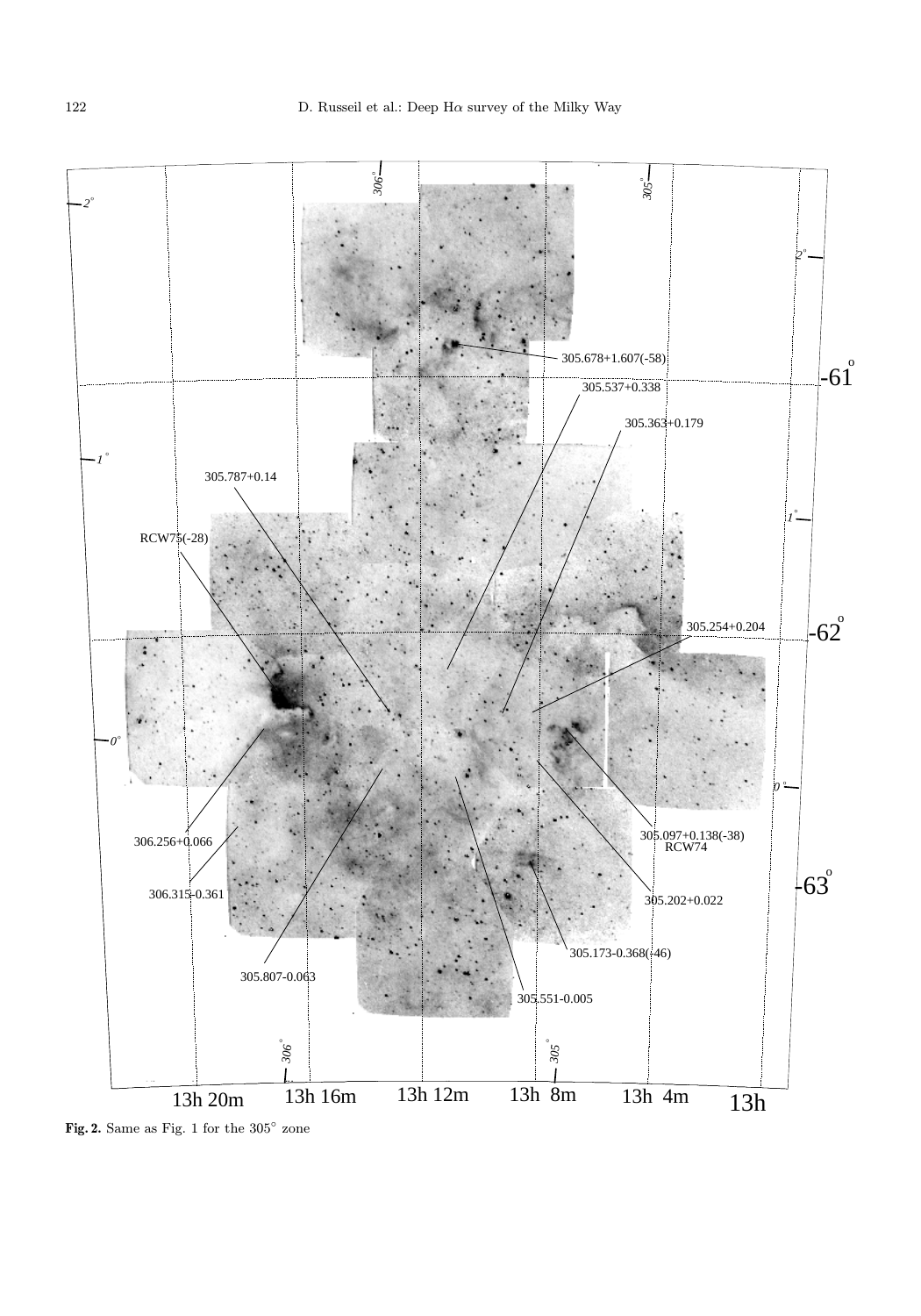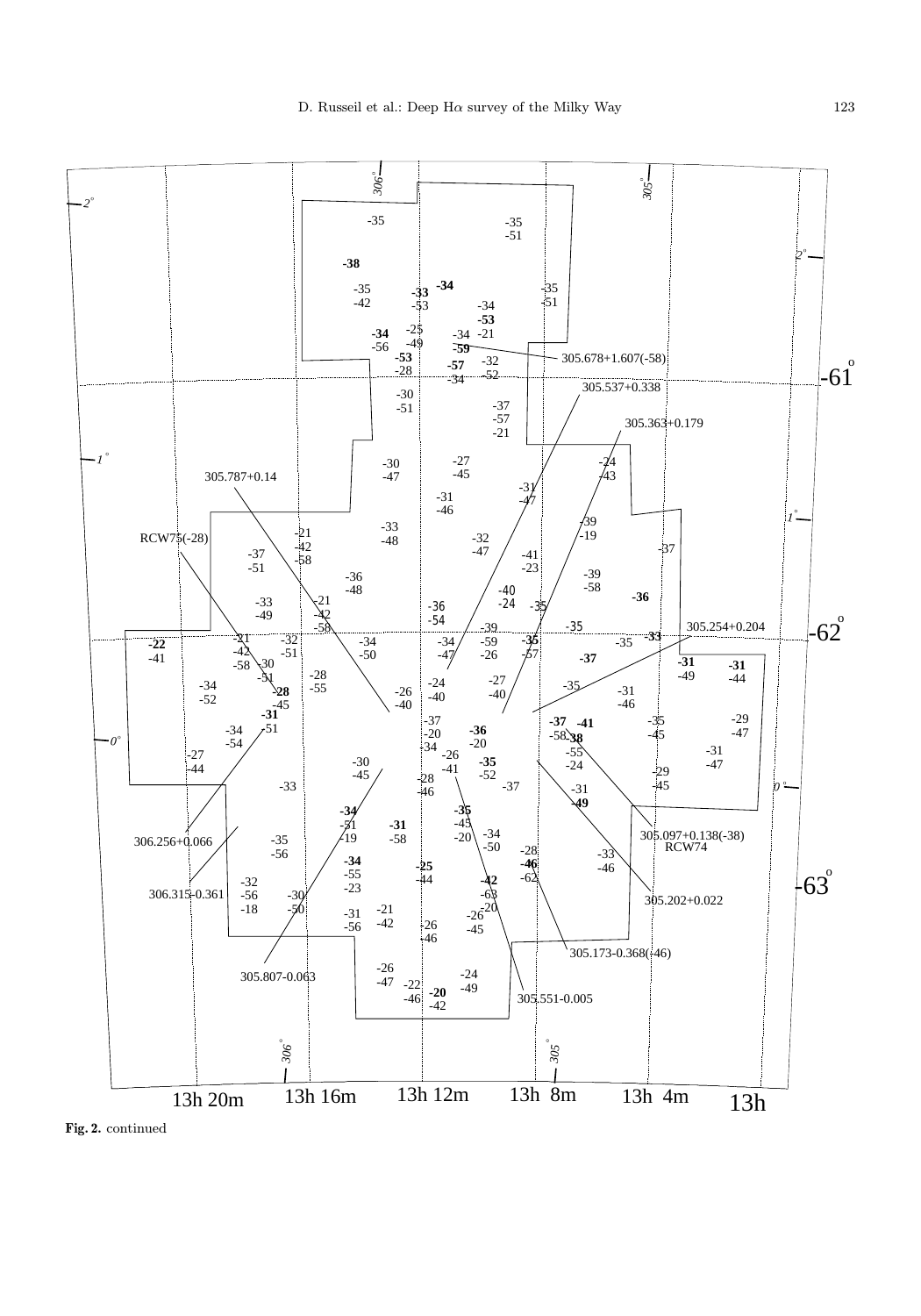

Fig. 3. Ha mosaic of the observed fields in the 308 $^{\circ}$  zone. Each image is obtained by adding  $\lambda$  maps over the whole free spectral range, flat fielding and then correcting for distortion. This is equivalent to a photograph obtained through a filter with a 10 Å bandwidth. The positions of radio sources and HII regions are shown with the corresponding H $\alpha$  velocity values, when observed. Velocities indicated in parentheses are for diffuse components present all over the field. The other velocities are for the points indicated. Only the non-local components are indicated. Bold letters correspond to  $H\alpha$  emission patches in the mosaic

Table 1 summarizes the radial velocities of discrete HII regions and areas bright in  $H\alpha$ , for the total longitude range. These sources are grouped into complexes from the kinematic and distance information:

- $Column 1: Identification of the source. Radio contin$ uum sources are identified by their  $l, b$  coordinates and  $H\alpha$  sources by their RCW number (Rodgers et al. 1960) or their  $\alpha$ ,  $\delta$  coordinates. Molecular clouds are indicated by CO preceding their  $l, b$  coordinates.
- Column 2: Our H $\alpha$  V<sub>lsr</sub> velocity.
- Column 3: H  $109\alpha$  line velocity from Caswell & Haynes (1987) or other authors when the reference is specified.
- *Column 4:* CO velocity (rounded to nearest km s<sup>−1</sup>) and reference. Some data come from unpublished ob-

servations recently carried out at the SEST radiotelescope in La Silla (Russeil & Castets 1998).

- Column 5: Absorption line velocity and reference.
- Column 6: Deduced systemic velocity for the group.
- Column 7: Stellar distance.
- Column 8: Adopted distance.

#### 3.1. Details concerning each zone

We now give the main conclusions that can be drawn from the stellar and kinematic data in each zone in order to determine the distance of each velocity component. These components are separated into discrete HII regions and diffuse emitting layers.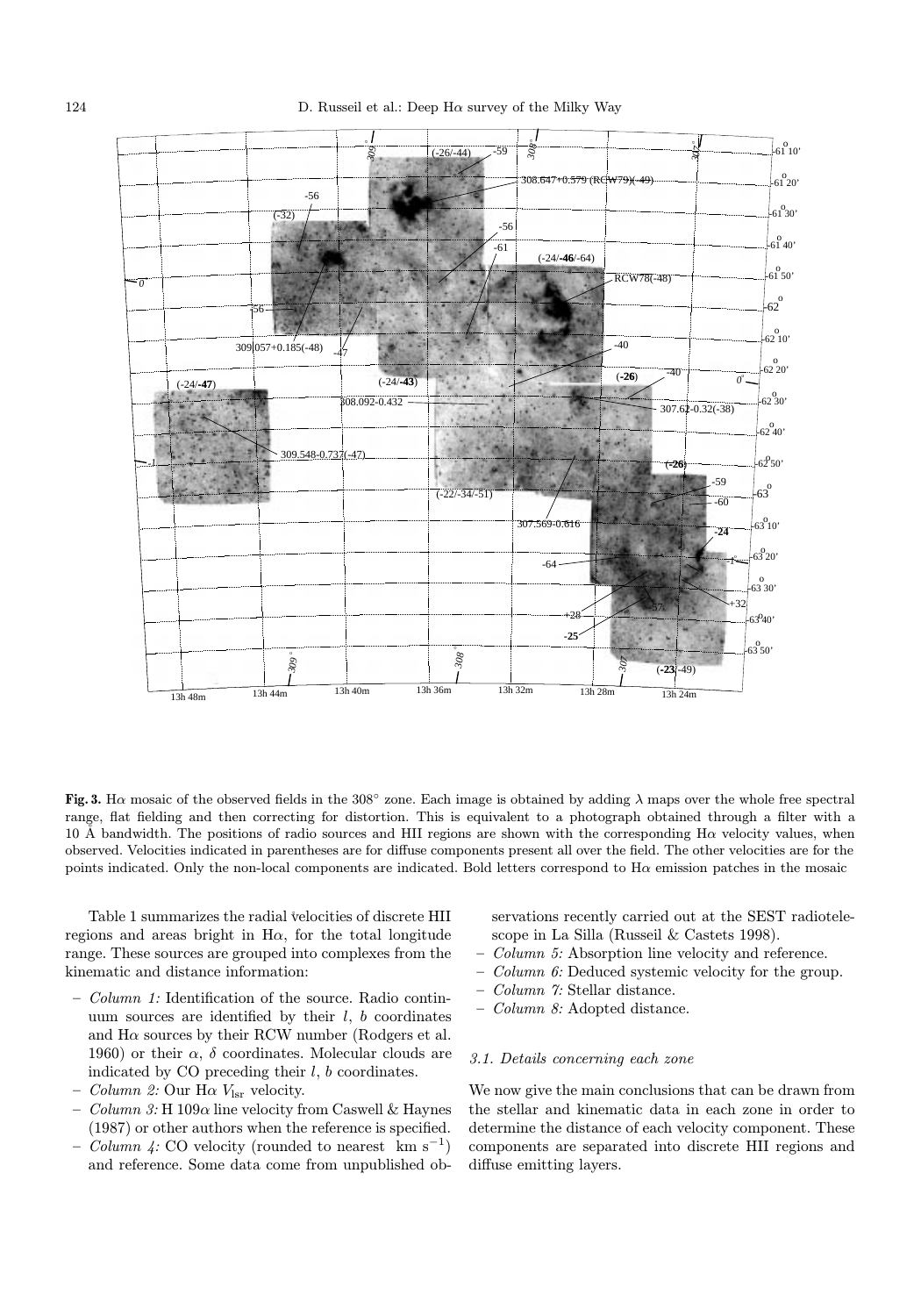

Fig. 4. Same as Fig. 3 for the 313◦ zone

#### 3.1.1. 301◦ zone

One diffuse component, widely distributed over the observed area, with no visible small-scale structure, is well detected in H $\alpha$ . Its velocity is between  $-7.4$  and  $0.4 \text{ km s}^{-1}$ . It is probably linked to the Coalsack. Indeed, this dark cloud lies at  $l = 300°$  to  $306.9°$ ,  $b = -4.3°$  to +2.4 $\degree$  and has a CO velocity between  $-2$  and  $-6$  km s<sup>-1</sup> (Nyman et al. 1989). Seidensticker & Schmidt Kaler (1989) give its distance as 180 pc from stellar spectrophotometry. We call this diffuse emision layer the local layer.

In addition to this component several others are identified (Figs. 1a and 1b).

A second group, with mean velocity  $-33 \text{ km s}^{-1}$ , includes several  $H\alpha$  patches and the HII regions RCW 69 and RCW 71. The diffuse emission extends over a large velocity range  $(-19 \text{ to } -35 \text{ km s}^{-1})$ . It is important to note that in this direction ( $l = 301°$ ) the tangent point radial velocity is −33 km s<sup> $-1$ </sup> ( $d_{\text{kin}} \sim 4.4$  kpc). However Brand (1986) proposes for RCW 69 a stellar distance of 2.13 kpc, and RCW 71, excited by HD 311999, has a distance of 2.11 kpc. We conclude that this group can be put at 2.0 kpc, especially since the star clusters NGC 4439 (1.6 kpc), NGC 4463 (1.18 kpc) and NGC 4755 (2.1 kpc) as well as the early type field stars (mean  $\sim 1.7$  kpc) have similar distances.

The third group, with a mean velocity of  $-40 \text{ km s}^{-1}$ , includes bright H $\alpha$  patches at  $12^{\text{h}}30^{\text{m}}$ ,  $-62^{\circ}30'$ , as well as the group of radio sources located farther north and exhibiting slightly more negative mean velocities. However,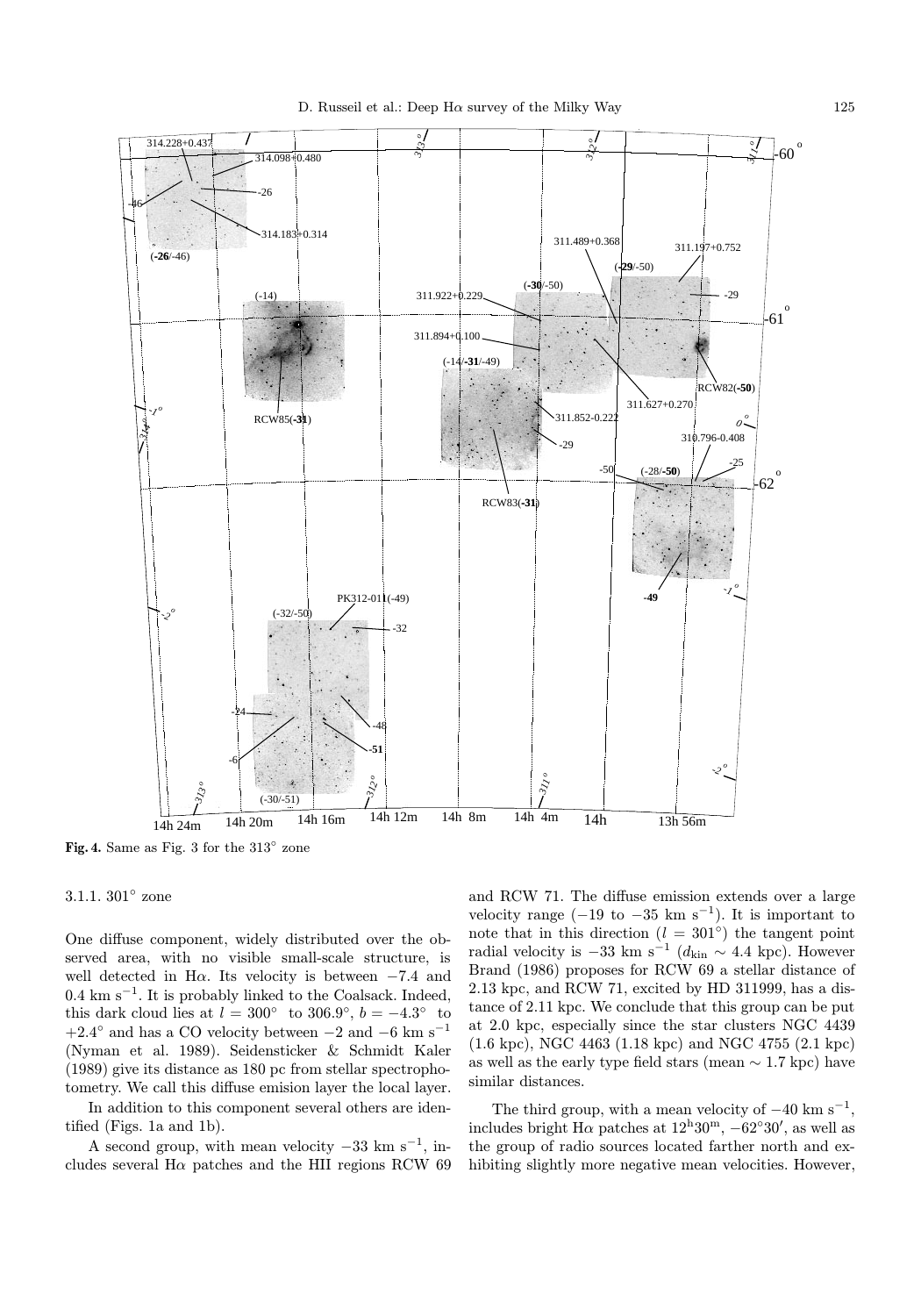

Fig. 5. Same as Fig. 3 for the 320◦ zone

velocities around  $-40 \text{ km s}^{-1}$  are outside of the range of velocities predicted by the model (thus indicating departures from pure circular rotation). Moreover, no stellar distance information is available for this group. We assign to this group the distance of the tangential point which comes closest ( $d_{\text{kin}} = 4.4 \text{ kpc}, V_{\text{lsr}} = -33.3 \text{ km s}^{-1}$ ) to the measured velocity. Such a velocity deviation was previously observed at  $l = 298^\circ$  (Russeil 1997) with an H $\alpha$ component of the same velocity. The associated HII region RCW 64 has a stellar distance of 5.4 kpc.

Finally, some distant radio sources with positive velocities are detected in H $\alpha$ . Already discussed by le Coarer et al. (1992), this group has a mean velocity of  $+26$  km s<sup>-1</sup>, for which the rotation model gives the unique distance of 11.5 kpc. These sources can be linked to two giant molecular clouds – clouds 31 and 32 discussed by Grabelsky et al.  $(1988)$  – with velocities  $+31$  and  $+29 \text{ km s}^{-1}$ . Detection of these sources indicates inhomogeneous absorption in this direction, where the Coalsack's influence is still present. Similarly, at  $l = 298°$  (Russeil

1997), sources with velocities of the same order have already been observed, delineating the far part of the Carina arm. The same conclusion can be applied to the new sources detected here.

#### 3.1.2. 305◦ zone

This Galactic direction was studied by Georgelin et al. (1988) using previous Fabry-Perot H $\alpha$  observations. They concluded that the line of sight in this direction, located at the eastern edge of the Coalsack, intercepts numerous radio continuum sources which form a large radio complex (1 $\degree$ 6 ×1 $\degree$ 5), whose only visible H $\alpha$  counterpart is the HII region RCW 74. With velocities between −40 and  $-50$  km s<sup>-1</sup>, RCW74's distance is between 3.5 and 4.0 kpc according to Danks et al. (1984). RCW 75 has a clearly different velocity, it is located in front of this large complex, hence independent of it.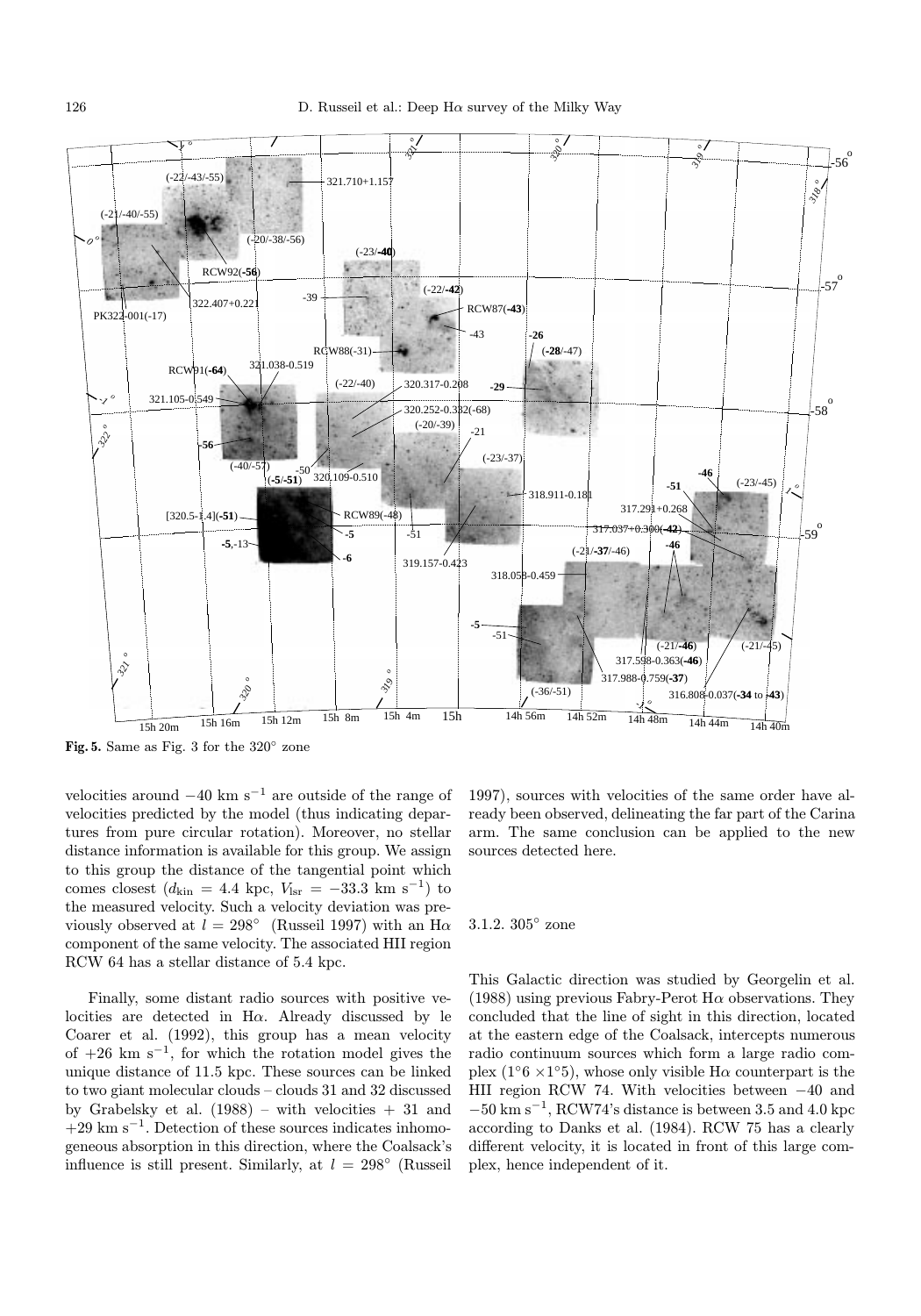The new observations, with a more detailed coverage of this zone, confirm the main conclusions of Georgelin et al. (1988).

Again, the proximity of the Coalsack can easily explain the nearby diffuse  $H\alpha$  emission, widely distributed over the observed area, with velocities between 0 and  $-8$  km s<sup> $-1$ </sup>. Another diffuse component, with velocities between  $-18$  and  $-23$  km s<sup>-1</sup>, is observed in some places, particularly in the southern field of the mosaic, suggesting a link with the large HII region (not visible in our images) centered at  $l = 306°$ ,  $b = -2°$  which has the same velocity (Georgelin et al. 1988). We note that the radio source  $306.315 - 0.36$  is not seen directly in H $\alpha$ , but in the corresponding  $38'$  field it is necessary to add a component at  $-18$  km s<sup>-1</sup> in order to fit the observed H $\alpha$  profile. Indeed, this source appears to be located behind the edge of a strongly absorbing area. Comparison of the profiles observed inside and outside of this area shows the intensity variation of this  $-18 \text{ km s}^{-1}$  component.

Two other diffuse components, around −33 and  $-45$  km s<sup>-1</sup>, are found simultaneously in most of the H $\alpha$ profiles. However, most of the  $H\alpha$  patches correspond to the  $-33 \text{ km s}^{-1}$  component. The velocity of the HII region RCW 75 is  $-28 \text{ km s}^{-1}$ . Thus the diffuse components between  $-26$  and  $-34$  km s<sup>-1</sup> are probably associated with RCW 75 which, being excited by the star cluster Stock 16, is located at 2.3 kpc.

Most of the radio continuum sources probably belong to a complex of average velocity  $-38 \text{ km s}^{-1}$ , although some of them show extreme velocities (e.g.  $-46 \text{ km s}^{-1}$ ) for  $305.173 - 0.368$  revealing strong internal motions. Moreover, the CO observations show two distinct components at about  $-38$  and  $-43$  km s<sup>-1</sup>; but the more intense line is at  $-38 \text{ km s}^{-1}$  for the majority of our SEST observations. Additional CO components, observed at around  $-28 \text{ km s}^{-1}$ , are due to the foreground molecular cloud associated with RCW75. Despite the fact that only RCW 74 and 305.173 – 0.368 are H $\alpha$  emitting regions, we choose the near kinematic distance for this complex. This conclusion is favoured by the detection of diffuse  $H\alpha$  emission at  $-45$  km s<sup>-1</sup>. Such detection would be unlikely at the far kinematic distance.

Finally, a H $\alpha$  component with velocity between  $-63$  and  $-53$  km s<sup>-1</sup> also appears in some very localized places (see Figs. 2a and 2b). Only one radio source (305.678+1.607) exhibits a comparable velocity  $(-58 \text{ km s}^{-1})$ ; this seems to be its radio counterpart. On CO maps (Bronfman et al. 1989) one notes emission from a small independant molecular cloud with velocities around  $-52$  km s<sup>-1</sup> for  $b > 1°$  and  $305°5 < l < 306°$ , in good agreement with our  $H\alpha$  observations. This velocity is more negative than the tangential point velocity by  $10 \text{ km s}^{-1}$ , so we adopt the tangential point distance. The kinematic complexity in this direction may be explained by the presence of the possible SNR detected at 2.4 GHz by Duncan et al. (1995). This source appears to be a semi circular arc tracing the northern part of the 4◦ diameter circle centered at  $l = 304^\circ$  and  $b = 2^\circ$ . By continuity, the south-east portion of this structure would go through the group detected in H $\alpha$  at  $-52$  km s<sup>-1</sup>, and could thus explain this anomalous velocity.

The other diffuse components, with velocities between  $-51$  and  $-63$  km s<sup>-1</sup>, are found near HII regions with large internal motions, such as RCW 74 and 305.173 − 0.368. This latter region has two main parts with different velocities ( $-43$  and  $-54$  km s<sup>-1</sup>). Integrating the H $\alpha$ profiles over all of  $305.173 - 0.368$  gives a mean velocity of  $-46 \text{ km s}^{-1}$ , which we adopt as its systemic velocity.

## 3.1.3. 308◦ zone

Again the local diffuse component  $(V_{\text{lsr}} = -1)$  to  $-9 \text{ km s}^{-1}$ ) is present. A second diffuse component with  $V_{\text{lsr}} = -22$  to  $-29$  km s<sup>-1</sup> is also found over all of the observed area. This component is stronger in the southern part of the mosaic: a small, bright HII region  $(13<sup>h</sup>23<sup>m</sup>8 - 63°23')$  and an extended patch  $(13<sup>h</sup>25<sup>m</sup>6)$  $-63°31'$ , with similar H $\alpha$  velocities, are clearly visible (Fig. 3). In the patch, positive velocity components are observed also. These correspond to small filamentary arcs which are clearly visible in the appropriate velocity maps. Furthermore, Duncan et al. (1995) detect a large ring centered near  $l = 303°5$ ,  $b = 0°$  with a 9° diameter. Morphologically, the large HII region (centered at  $l =$ 306<sup>°</sup> and  $b = -2$ °), more than 3<sup>°</sup> in diameter, already mentioned in Sect. 3.2, seems to be linked to this SNR. So the positive velocity components may be either local substructures, or due to the SNR expansion, rather than being due to very distant emission as indicated by the rotation law.

It is interesting to note that the number of star clusters near the galactic plane is higher towards longitude 308◦ than at smaller longitudes, which is consistent with the greater strength of the diffuse component. These star clusters, NGC 5138 (1800 pc), Hogg 16 (2130 pc), Collinder 271 (1600 pc), Collinder 272 (2900 pc), NGC 5168 (1400 pc), Trumpler 21 (1100 pc) and NGC 5281 (1300 pc), give a mean distance for this group of 1700 pc.

Two other groups of velocities of HII regions are also observed, at  $-48$  km s<sup>-1</sup> and  $-36$  km s<sup>-1</sup>. A very inhomogeneous diffuse emission with similar velocities is observed. We can divide the large velocity range of the diffuse emission into two groups: one with velocity between  $-30 \text{ km s}^{-1}$  and  $-40 \text{ km s}^{-1}$ , which seems to be associated to the  $-36 \text{ km s}^{-1}$  group, and the other one with velocity between  $-40$  and  $-70$  km s<sup>-1</sup> which can be associated with the  $-48$  km s<sup>-1</sup> group. Indeed around RCW 78 we find velocity components between −60 and  $-70 \text{ km s}^{-1}$  which are superimposed on the brighter component at  $-48 \text{ km s}^{-1}$ . This may be due to internal motions, as suggested by the peculiar structure of this region.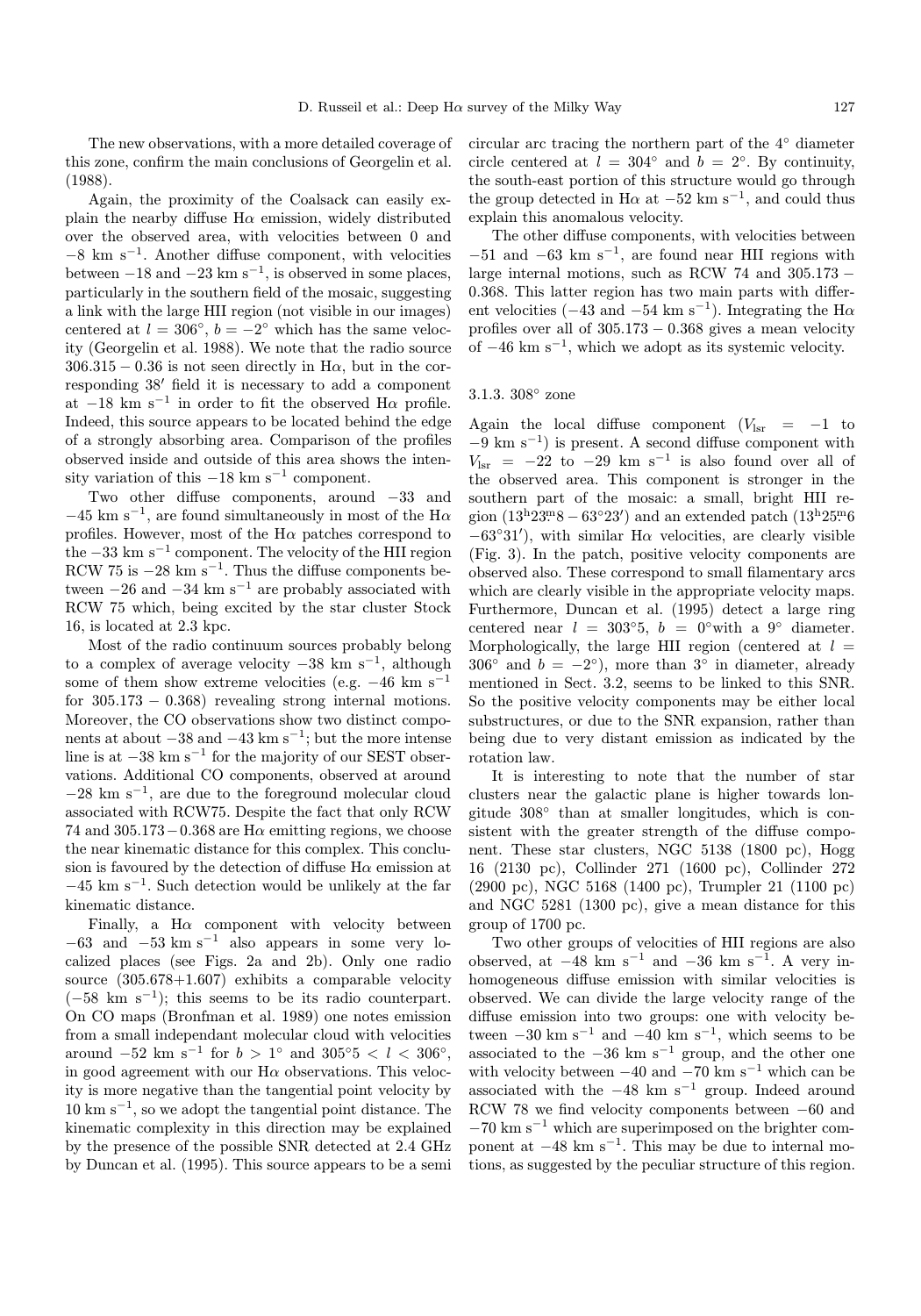The stellar distance of RCW 78 (4.2 kpc) is in agreement with the kinematic distances of its associated regions. So we choose this distance for the full group. Concerning the  $-36$  km s<sup>-1</sup> group, no stellar information at all is available, so we opt for the near kinematic distance of 2.8 kpc.

## 3.1.4. 313◦ zone

In this direction the  $H\alpha$  emission exhibits three principal velocity components. As observed in the neighbouring areas, the first component (with  $V_{\text{lsr}}$  between  $-2$  and  $-5$  km s<sup>-1</sup>) is the local diffuse emission showing a smooth distribution, without any condensation.

The second component (with  $V_{\text{lsr}}$  between  $-24 \text{ km s}^{-1}$ and  $-31 \text{ km s}^{-1}$ ) is a diffuse emission, distributed over the whole zone, to which the HII regions RCW 83 and RCW 85 (with  $V_{\text{lsr}} = -31 \text{ km s}^{-1}$ ) can be associated. In fact, RCW83 and RCW85 are probably two parts of a single HII region, mainly excited by the star HD 124314. This spectroscopic binary, with spectral type O6V, is located at 1500 pc. Six star clusters at about the same distance are also linked to this layer: Lynga 1 (1.0 kpc), Lynga 2 (1.1 kpc), Hogg 17 (1.6 kpc), Trumpler 22 (1.6 kpc), NGC 5617 (1.6 kpc) and NGC 5606 (1.8 kpc). No radio sources with known  $H109\alpha$  line velocities are linked to this  $H\alpha$  group. But one can see in Table 1 that several molecular clouds and HI absorption lines with similar velocity components  $(-23 \text{ to } -27 \text{ km s}^{-1})$  are found towards more distant HII regions.

The third component involves velocities between −46 and  $-52 \text{ km s}^{-1}$ . This layer shows weak diffuse emission, over all the observed zone, with some more structured areas of emission. On the mosaic one can see for instance RCW 82, H $\alpha$  13<sup>h</sup>56<sup>m</sup>0 – 62°23′ and H $\alpha$  13<sup>h</sup>57<sup>m</sup>5 –62°02′. Among these individual regions, only RCW 82 has a radio counterpart. Note, also, a region with velocity  $-49 \text{ km s}^{-1}$ located at  $14^{\rm h}06^{\rm m}$ ,  $-61°30'$  which is likely due to the SNR 312.4 – 0.4 ( $V_{\text{H}_2\text{CO}}$  = –49 km s<sup>-1</sup>) located behind RCW 83 − 85 (HII regions of the preceding group). The mean distance of the stars farther than 2 kpc is 3.4  $\pm$ 0.9 kpc; this can be used as an estimate of the distance of this  $H\alpha$  layer.

There are no detectable  $H\alpha$  counterparts of the radio sources which define other complexes identified in the table. This fact is in agreement with the choice of the far kinematic distance. In particular, the group at  $-47 \text{ km s}^{-1}$ is not seen in  $H\alpha$ , which is consistent with its greater distance.

## 3.1.5. 320◦ zone

As in the preceding regions the local layer, with velocities between  $-2$  and  $-6$  km s<sup>-1</sup>, is widely detected. It is linked here with the molecular cloud  $317 - 4$  ( $5° \times$   $4^{\circ}$ ;  $V_{\text{lsr}} = -6$  km s<sup>-1</sup>; Dame et al. 1987), located at 170 pc.

This faint diffuse H $\alpha$  emission at  $-4 \text{ km s}^{-1}$  was previously mentioned by Georgelin et al. (1987). However, since an HII region covering several degrees at  $l \sim 320^{\circ}$  b  $\sim$  $-2°$  (the brightest part of which was called BBW 28802 by Bok et al. 1955), of the same velocity, was centered on O stars situated at about 1 kpc, Georgelin et al. assumed that this diffuse emission lays in the nearest part of the Sagittarius Carina arm. In the same paper, the  $H\alpha$ counterparts of radio sources  $316.8 - 0.0$  and  $317.0 + 0.3$ were observed and linked with the other spiral tracers. The better coverage of this area obtained from the new observations allows us to clarify the kinematics and hence the distance of the objects.

With the same velocity as the local layer, BBW 28802 seems now to be simply a brighter part of this layer. If this is the case it is not excited by the central stars HD 135591 (O7.5 III) and HD 135240 (spectroscopic binary O7.5III) situated at the mean distance of 1.2 kpc. In the field at  $15^{\rm h}10^{\rm m}$  –59° in Fig. 5 this velocity component may be interpreted either as a single component showing a velocity gradient from  $-5$  to  $-10$  km s<sup>-1</sup> or as two components at  $-5$  and  $-13$  km s<sup>-1</sup> with varying relative intensities. Recently two more fields were observed at  $15^{\mathrm{h}}20^{\mathrm{m}}$ ,  $-61^{\circ}$ , nearer to the O stars (these fields are not shown in Fig. 5). In addition to the quite faint  $-47 \text{ km s}^{-1}$  emission, which is probably linked to  $H\alpha$  [320.5 – 1.4] and RCW 89, one finds a particularly wide  $(30 \text{ km s}^{-1})$  line which can be decomposed into two lines, at  $-4$  and  $-13$  km s<sup>-1</sup>. In this case the two stars would excite an HII region with velocity  $-13 \text{ km s}^{-1}$ , different from the local diffuse emission, and located behind it at 1.2 kpc. This hypothesis is corroborated by the HI absorption lines at  $-4$  and  $-12$  km s<sup>-1</sup> found toward RCW 89 (see Table 1) and by the NaI absorption lines present in the spectra of the two O stars, respectively  $V_{\text{lsr}} = -24.2, -15.2$  and  $-1.0$  and  $-16.3, -10.9$ ,  $-1.8$  and 4.1 km s<sup>-1</sup> (Crawford 1992).

On longitude–velocity CO maps (Bronfman et al. 1989) one sees a cloud over a large range in Galactic latitude, at longitudes greater than 317.75◦, with velocities around  $-20 \text{ km s}^{-1}$ . This cloud may be connected with the diffuse  $H\alpha$  which we observe over the whole zone, with velocities between  $-20 \text{ km s}^{-1}$  and  $-23 \text{ km s}^{-1}$ . Note that there is no corresponding radio source. The young stellar content consists of 24 stars with distances less than 2 kpc  $(1.34 \text{ kpc} \pm 0.33)$  and the star cluster Hogg 18 which is located at 1.0 kpc.

It is not clear that RCW 88, at  $-31 \text{ km s}^{-1}$ , and the brightest emission observed at  $14^{\mathrm{h}}55^{\mathrm{m}}$  –58° with velocity  $-28$  km s<sup>-1</sup>, is connected with this group. If so they have particular motions; if not they are farther away.

All the other structured regions seen in Fig. 5 belong to more distant layers. They exhibit a mixture of components with a large velocity range:  $-36$  to  $-51$  km s<sup>-1</sup>. Several molecular lines exist, implying a probable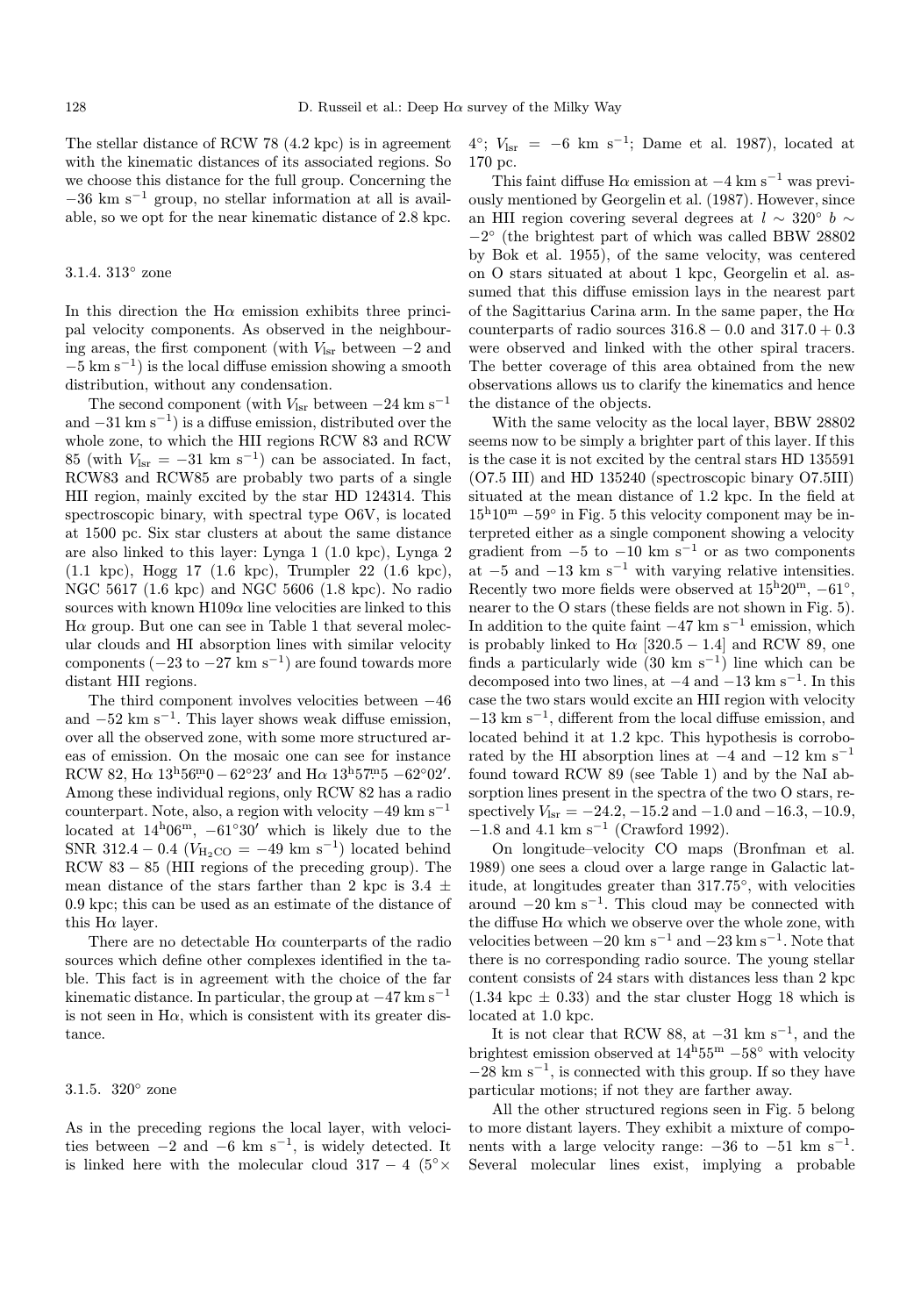Table 1.  $V_{\rm lsr}$  radial velocities of HII region complexes only

| Object name                                                     | $H\alpha$       | H $109\alpha$  | CO                               | Abs                                             | $V_{\rm syst}$  | $d_{\star}$ |                                        |
|-----------------------------------------------------------------|-----------------|----------------|----------------------------------|-------------------------------------------------|-----------------|-------------|----------------------------------------|
|                                                                 | $\rm km~s^{-1}$ | $km s^{-1}$    | $km s^{-1}$                      | $\rm km~s^{-1}$                                 | $\rm km~s^{-1}$ | kpc         | $\overline{d}_{\text{adopted}}$<br>kpc |
| $300.479 - 0.192$                                               |                 | 26             | 9/27/32(1)                       |                                                 |                 |             |                                        |
| 302.504-0.749                                                   | 30              | 31             | 28(1)                            |                                                 |                 |             |                                        |
| $303.115 - 0.947$                                               | 24              | 26             | $4/21/24$ (1)                    |                                                 | $+26$           |             | 11.5                                   |
| $H\alpha12^{h}50^{m}0-63^{\circ}31'$                            |                 |                |                                  |                                                 |                 |             |                                        |
| $H\alpha$ 12 <sup>h</sup> 52 <sup>m</sup> 1-63°25'              | 22              |                |                                  |                                                 |                 |             |                                        |
| $CO$ 300.3 $-0.2$                                               |                 |                | 31(3)                            |                                                 |                 |             |                                        |
| $CO$ 301.8+0.0                                                  |                 |                | 24(3)                            |                                                 |                 |             |                                        |
| $CO$ 302.3 $-0.7$                                               |                 |                | 32(3)                            |                                                 |                 |             |                                        |
| $CO$ 303.9 $-0.4$                                               |                 |                | 29(3)                            |                                                 |                 |             |                                        |
| $300.956 + 1.161$                                               | $-48$           | $-47$          |                                  | $-43(2)$                                        |                 |             |                                        |
| $=$ RCW 65                                                      |                 |                | $-43(15)$                        |                                                 |                 |             |                                        |
| $301.109 + 0.969$                                               | $^{-39}$        | $-42$          | $-40/-35(1)$                     | $-41(2)$                                        |                 |             |                                        |
| $=$ RCW 66                                                      |                 |                | $-42/-37(15)$                    |                                                 |                 |             |                                        |
| $301.814 + 1.077$                                               | $-40$           | $-42$          | $-42(1)$                         |                                                 |                 |             |                                        |
| $=$ RCW 68                                                      |                 |                |                                  |                                                 |                 |             |                                        |
| $H \alpha 12^{h} 40^{m} 6 - 61^{\circ} 23'$                     | $-40$           |                |                                  |                                                 |                 |             |                                        |
| $H \alpha 12^{\rm h} 39^{\rm m} 2 - 61^{\circ} 38'$             | $-38$           |                |                                  |                                                 |                 |             |                                        |
| $H \alpha 12^{h} 27^{m} 1 - 62^{\circ} 37'$                     | $-40$           |                |                                  |                                                 | $-40$           |             | 4.4                                    |
| $H \alpha 12^{h} 27^{m} 8 - 62^{\circ} 14'$                     | $-39$           |                |                                  |                                                 |                 |             |                                        |
| $H \alpha 12^{h} 27^{m} 5 - 62^{\circ} 31'$                     | $-40$           |                |                                  |                                                 |                 |             |                                        |
| $H \alpha 12^{h} 28^{m} 8 - 62^{\circ} 26'$                     | $-38$           |                |                                  |                                                 |                 |             |                                        |
| $H \alpha 12^{h} 29^{m} 9 - 62^{\circ} 38'$                     | $-42$           |                |                                  |                                                 |                 |             |                                        |
| $H \alpha 12^{h} 30^{m} 6 - 62^{\circ} 24'$                     |                 |                |                                  |                                                 |                 |             |                                        |
| $H \alpha 12^{\rm h}32^{\rm m}5 - 62^{\circ}44'$                | $-42$           |                |                                  |                                                 |                 |             |                                        |
|                                                                 | $-39$           |                |                                  |                                                 |                 |             |                                        |
| $H\alpha 12^{h}31^{m}7-62^{\circ}38'$                           | $-44$           |                |                                  |                                                 |                 |             |                                        |
| $H \alpha 12^{h} 29^{m} 2 - 61^{\circ} 26'$                     | $-39\,$         |                | $-33(1)$                         |                                                 |                 |             |                                        |
| $302.69 + 0.19$                                                 | $-30$           | $-33$          | $-40(1)$                         |                                                 |                 |             |                                        |
| <b>RCW 71</b>                                                   | $-32$           | $-32$          | $-3(1)$ $-38/-30/-3(15)$         |                                                 |                 | 2.1         |                                        |
| $302.025 - 0.044$                                               |                 | $-27$          | $-36/-34(1)$                     | $-35(2)$                                        | $-34$           |             | 2.1                                    |
| $H \alpha 12^{\rm h} 45^{\rm m} 6 - 62^{\circ} 39'$             | $^{-33}$        |                |                                  |                                                 |                 |             |                                        |
| $H \alpha 12^{h} 46^{m} 1 - 62^{\circ} 24'$                     | $-30$           |                |                                  |                                                 |                 |             |                                        |
| $H \alpha 12^{\rm h} 45^{\rm m} 5 - 62^{\circ} 17'$             | $-34$           |                |                                  |                                                 |                 |             |                                        |
| RCW69                                                           | $-25$           |                | $-45/-37/-23(15)$                |                                                 | $-24$           | 2.1         | 2.1                                    |
| $305.678 + 1.607$                                               | $-58$           | $-58$          | $-51/ -46/ -29(1)$               |                                                 |                 |             |                                        |
| $H\alpha$ 13 <sup>h</sup> 10 <sup>m</sup> 3-60 <sup>o</sup> 46' | $-53$           |                |                                  |                                                 |                 |             |                                        |
| $H\alpha13^{h}11^{m}5-60^{\circ}58'$                            | $-57$           |                |                                  |                                                 | $-52$           |             | 4.9                                    |
| $H \alpha 13^{h} 12^{m} 7 - 60^{\circ} 57'$                     | $-53$           |                |                                  |                                                 |                 |             |                                        |
| <b>RCW 74</b>                                                   | $-38$           | $-38$          | $-37/29/25/4$ (1)                |                                                 |                 |             |                                        |
| $305.097 + 0.138$                                               |                 |                |                                  | $-43/-2(4)$                                     |                 |             |                                        |
| $305.173 - 0.368$                                               | $-46$           | $-45$          | $-24(1)$                         |                                                 |                 |             |                                        |
| $305.202 + 0.022$                                               |                 | $-40$          | $-46/-35(5)$                     | $-44/-34(4) -45/-37(6)$                         |                 |             |                                        |
|                                                                 |                 |                |                                  | $-45/-34(6) -46/-33(12)$                        |                 |             |                                        |
| $305.254 + 0.204$                                               |                 | $-39$          | $-38/4$ (5) $-39$ (9) $-37$ (14) | $-38/-5(4) -40(6) -35(6)$                       |                 |             |                                        |
| $305.363 + 0.179$                                               |                 | $-38$          | $-39/ -14/ -3(5)$                | $-35/-4(4)$ $-41/-35(6)$                        | $-38$           |             | $3.5\,$                                |
|                                                                 |                 |                | $-40/-35(14) -38(9)$             | $-39/-35(6) -40(12)$                            |                 |             |                                        |
| $305.537 - 0.338$                                               |                 |                | $-38/-16(1)$                     | $-45/-33/-22/-3(11)$<br>$-38/-16$ (4) $-39$ (2) |                 |             |                                        |
| $305.551 - 0.005$                                               |                 | $-39$<br>$-45$ | $-84/-38/-3(5)$                  | $-37/-31/-3$ (4) $-31$ (6)                      |                 |             |                                        |
| $305.787 + 0.14$                                                |                 | $-43$          | $-43/-36/-32(1)$                 | $-36(2)$                                        |                 |             |                                        |
| $305.807 - 0.063$                                               |                 | $-30\,$        | $-41/-35(1)$                     | $-40(2)$                                        |                 |             |                                        |
| $306.256 + 0.066$                                               | $-34$           | $-37$          | $-28(14)$                        |                                                 |                 |             |                                        |
| $H\alpha$ 13 <sup>h</sup> 14 <sup>m</sup> 7-62°42'              | $-34$           |                |                                  |                                                 |                 |             |                                        |
| $H \alpha 13^{\rm h}14^{\rm m}4 - 62^{\circ}53'$                | $-34$           |                |                                  |                                                 |                 |             |                                        |
| $H\alpha 13^{h}10^{m}8-62^{\circ}41'$                           | $-33$           |                |                                  |                                                 |                 |             |                                        |
| $H \alpha 13^{h} 10^{m} 0 - 62^{\circ} 31'$                     |                 |                |                                  |                                                 |                 |             |                                        |
|                                                                 | $-33$           |                |                                  |                                                 | $-28$           |             | $2.3\,$                                |
| $H \alpha 13^{\rm h} 10^{\rm m} 2 - 60^{\circ} 45'$             | $-34$           |                |                                  |                                                 |                 |             |                                        |
| $H\alpha$ 13 <sup>h</sup> 13 <sup>m</sup> 5-61°0'               | $-34$           |                |                                  |                                                 |                 |             |                                        |
| $H \alpha 13^{h}04^{m}4-61^{\circ}58'$                          | $-35$           |                |                                  |                                                 |                 |             |                                        |
| $\rm{RCW}$ 75                                                   | $-28\,$         |                | $-29(1)$                         |                                                 |                 | $2.3\,$     |                                        |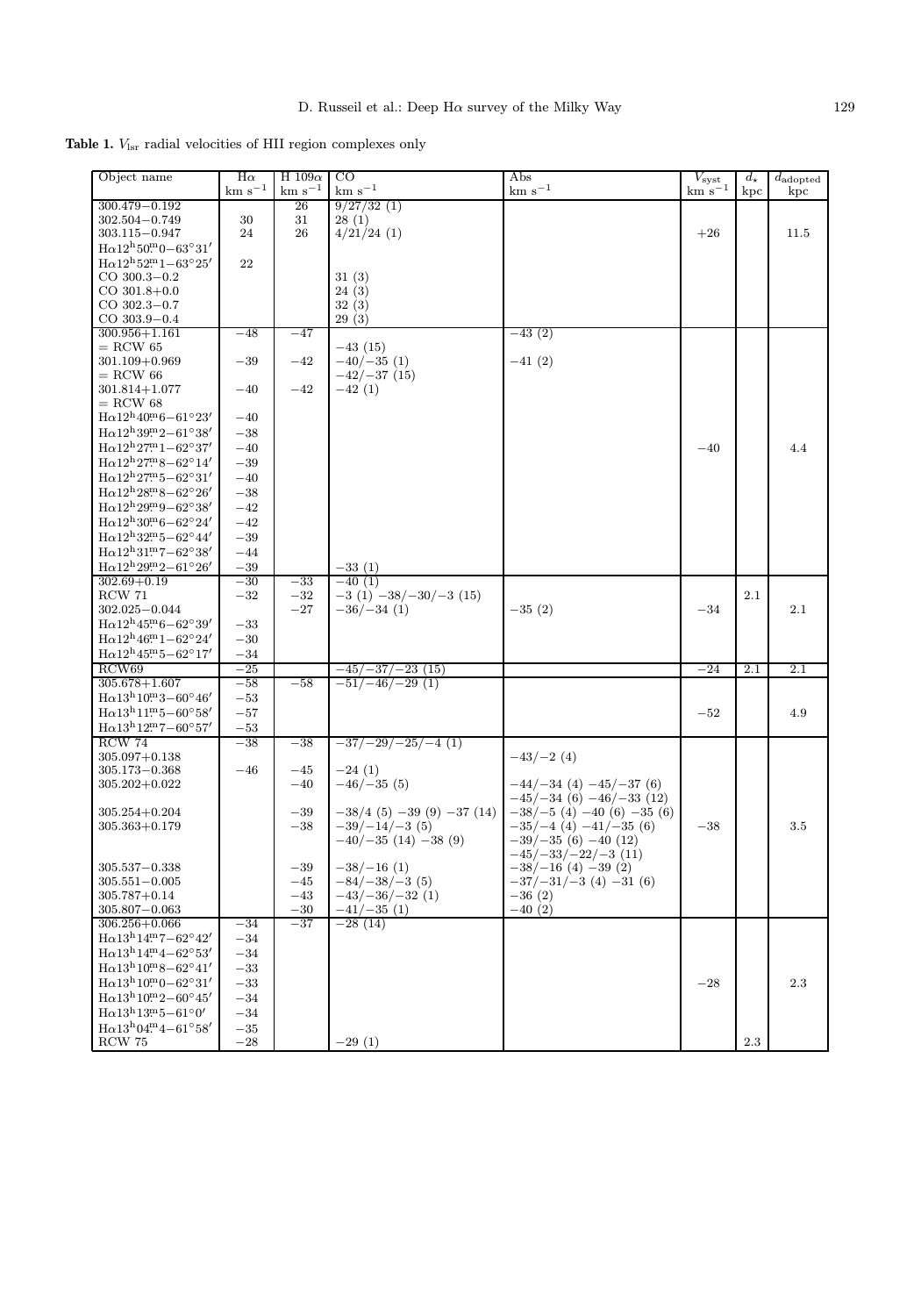## Table 1. continued

| Object name                                             | $H\alpha$       | H $109\alpha$  | $_{\rm CO}$                                   | Abs                         | $V_{\text{syst}}$ | $d_{\star}$ | $d_{\rm adopted}$ |
|---------------------------------------------------------|-----------------|----------------|-----------------------------------------------|-----------------------------|-------------------|-------------|-------------------|
|                                                         | $\rm km~s^{-1}$ | $km s^{-1}$    | $km s-1$                                      | $km s^{-1}$                 | $km s^{-1}$ kpc   |             | kpc               |
| $306.315 - 0.361$                                       | $-18)$          | $-16$          | $-34/-21/-18(1)$                              | $-19(2)$                    | $-20$             |             | $1.5\,$           |
| $308.092 - 0.432$                                       |                 | $-17$          |                                               | -57/-13 (2)                 | $-17$             |             | 9.3               |
| $H \alpha 13^{h} 23^{m} 8 - 63^{\circ} 23'$             | $-24$           |                |                                               |                             |                   |             |                   |
|                                                         |                 |                |                                               |                             | $-25$             |             | $1.7\,$           |
| $H\alpha13^{h}25^{m}6-63^{\circ}31'$                    | $-25\,$         |                |                                               |                             |                   |             |                   |
| $307.569 - 0.616$                                       |                 | $-40$          | $-35/-11(1)$                                  |                             |                   |             |                   |
|                                                         |                 |                |                                               |                             | $-36$             |             | 2.8               |
| $307.620 - 0.32$                                        | $-38$           | $-37\,$        | $-44/-37(1)$                                  |                             |                   |             |                   |
| $308.647 + 0.579$                                       | $-49$           | $-50$          |                                               | -46 (4)                     |                   | 4.0         |                   |
| $=$ RCW 79                                              |                 |                |                                               |                             |                   |             |                   |
| $309.057 + 0.186$                                       | $-48$           | $-47$          | $-55/-38(1)$                                  |                             | $-50$             |             |                   |
| $309.905 + 0.373$                                       |                 | $-55$          | $-57/-40(1)$                                  | $-58/-40(2) -40(4)$         |                   |             | 4.2               |
| $309.548 - 0.737$                                       | $-47$           | $-43$          | $-52/-41(1)$                                  | $-51(2)$                    |                   |             |                   |
| RCW78                                                   | $-48$           |                |                                               |                             |                   | 4.2         |                   |
| CO $311.3 - 0.3$                                        |                 |                | 27(3)                                         |                             |                   |             |                   |
| 310.796-0.408                                           |                 | $33/(-57)$     | $-50/-24(1)$                                  | $-50(2)$                    | 33                |             | 14.1              |
| 311.114-0.270                                           |                 | 36             | $-56(1)$                                      |                             |                   |             |                   |
| $311.619 - 0.599$                                       |                 | 32             | $-50(1)$                                      |                             |                   |             |                   |
| $310.994 + 0.389$                                       | $-50$           | $-51$          | $\frac{-55}{-48}/\frac{-39}{-35}$ (1)         |                             |                   |             |                   |
| $=$ RCW 82<br>$311.288 - 0.021$                         |                 | $-52$          | $-39/-35(1)$                                  |                             | $-51$             |             | 3.4               |
| $H \alpha 13^{\mathrm{h}}57^{\mathrm{m}}5-62^{\circ}2'$ | $-50$           |                |                                               |                             |                   |             |                   |
| $H \alpha 13^{h} 56^{m} 0 - 62^{\circ} 23'$             |                 |                |                                               |                             |                   |             |                   |
|                                                         | $-49$           |                |                                               |                             |                   | 2.9         |                   |
| $311.197 + 0.752$<br>$311.489 + 0.368$                  |                 | $-57$          | $-59/-57/-48/-31$ (1) $-56$ (2) $-53/-34$ (4) | 49(2)                       |                   |             |                   |
|                                                         |                 | $-59$          | $-52/-33/-14/0(5)$                            |                             | $-60$             |             | $5.6\,$           |
| $311.627 + 0.270$<br>311.852-0.222                      |                 | $-61$<br>$-55$ | $-63/(-50)/-42(1)$                            | $-54/-49(2)$                |                   |             |                   |
| 311.497-0.483                                           |                 | $-47$          | $\frac{-49}{-39}/\frac{-25}{-20}$ (1)         |                             |                   |             |                   |
| 311.894+0.100                                           |                 | $-47$          | $-54/-46$                                     | $-52/-45(2)$                |                   |             |                   |
|                                                         |                 |                |                                               | $-40$ to $-60/-26/-3$ (7)   |                   |             |                   |
| $311.922 + 0.229$                                       |                 | $-45$          | $-49/-13(5)$                                  | $-52/-45(2)$                | $-47$             |             | 7.5               |
|                                                         |                 |                |                                               | $-40$ to $-60/-27/-4(7)$    |                   |             |                   |
| $312.112 + 0.314$                                       |                 | $-49$          | $-48/(-35)$ (1)                               | $-49(2)$                    |                   |             |                   |
| $312.953 - 0.449$                                       |                 | $-47$          | $-47/-38/-17(1)$                              |                             |                   |             |                   |
| RCW 83                                                  | $-31$           |                |                                               |                             |                   |             |                   |
| RCW 85                                                  | $-31$           |                |                                               |                             | $-25$             | 1.5         | $1.5\,$           |
| $H\alpha 14^{h}17.7^{m}-63^{\circ}26'$                  | $-24$           |                |                                               |                             |                   |             |                   |
| $313.446 + 0.176$                                       |                 | $-5$           | $-50/-23(1)$                                  | $-4(2)$                     | $-5$              |             | 11.5              |
| $314.098 + 0.480$                                       |                 | $-67$          | $-16/-12(1)$                                  |                             |                   |             |                   |
| $314.183 + 0.314$                                       |                 | $-62$          | $-62/-43(1)$                                  | $-61(12)$                   |                   |             |                   |
| $314.228 + 0.437$                                       |                 | $-63$          | $-57/-46(1)$                                  | $-61(2)$                    | $-61$             |             | 7.2               |
| $CO$ 315.0+0.0                                          |                 |                | $-58(8)$                                      |                             |                   |             |                   |
| $316.156 - 0.492$                                       |                 | $-60$          | $-61/-54/-50/-44(1)$                          |                             |                   |             |                   |
| $CO$ 315.3-0.3                                          |                 |                | 14(3)                                         |                             |                   |             |                   |
|                                                         |                 |                |                                               |                             | 15                |             | 13.3              |
| $315.312 - 0.273$                                       |                 | 16             | $-49/-46/13(1)$                               |                             |                   |             |                   |
| $316.393 - 0.356$                                       |                 | $\overline{3}$ | $-46$ ? (1)                                   | $-47/ -4$                   | $\overline{3}$    |             | 12.5              |
| 316.808-0.037                                           | $^{-36}$        | $-36$          | $-40(9) -41(10)$                              | $-47/-37(6)$                |                   | 3.6         |                   |
|                                                         |                 |                | $-46/-39/-20(5)$                              | $-53/-45/-3/-21/-12/-3(11)$ |                   |             |                   |
| $317.037 + 0.300$                                       | $-42$           | $-49$          | $(-50)/-44$ (1)                               | $-48(12)$                   |                   |             |                   |
| $H\alpha 14^{h}43.6^{m}-58^{\circ}43'$                  | $-46$           |                |                                               |                             | $-44$             |             | $3.6\,$           |
| $317.291 + 0.268$                                       | $-51$           | $-51$          | $-45(1)$                                      |                             |                   |             |                   |
| $H\alpha$ 14 <sup>h</sup> 45.7 <sup>m</sup> - 59°33'    | $-46$           |                |                                               |                             |                   |             |                   |
| $H \alpha 14^{h} 46.7^{m} - 59^{\circ} 41'$             | $-46$           |                |                                               |                             |                   |             |                   |
| $317.598 - 0.363$                                       | $-46$           | $-38$          | $-9/-5/-1(1)$                                 |                             |                   |             |                   |
| 317.988-0.759                                           | $-37\,$         | $-37$          | $(45/-23)$ (1)                                |                             |                   |             |                   |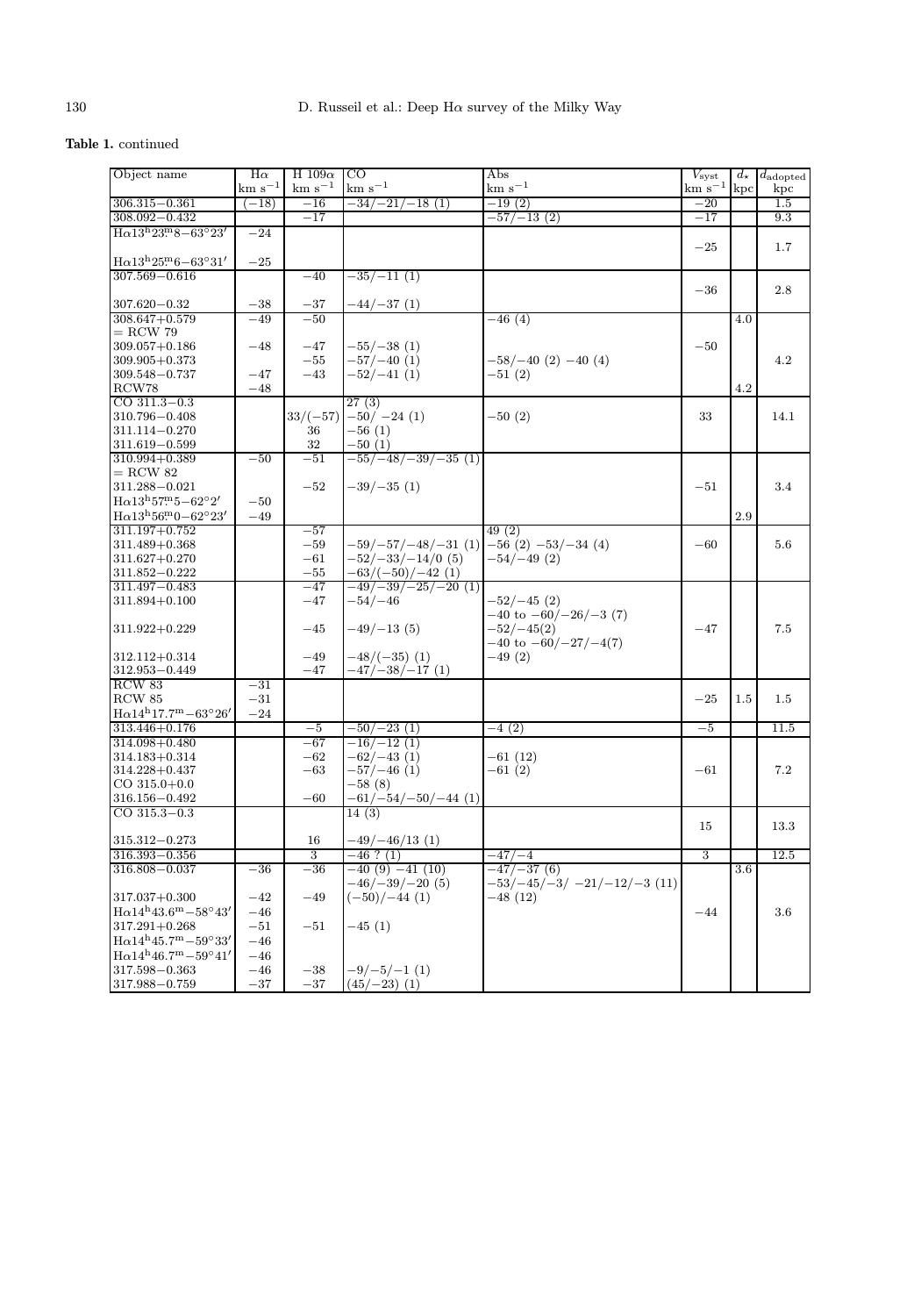#### Table 1. continued

| Object name                           | $H\alpha$       | H $109\alpha$    | CO.                        | $\overline{\mathrm{Abs}}$                              | $V_{\rm syst}$  | $d_{+}$ | $d_{\text{adopted}}$ |
|---------------------------------------|-----------------|------------------|----------------------------|--------------------------------------------------------|-----------------|---------|----------------------|
|                                       | $\rm km~s^{-1}$ | $~\rm km~s^{-1}$ | $km s^{-1}$                | $km s^{-1}$                                            | $km s^{-1}$ kpc |         | kpc                  |
| $318.058 - 0.459$                     |                 | $-31$            | $-56/-48/12(1)$            | $-47(2)$                                               | $-34$           |         | 10.4                 |
| $318.911 - 0.181$                     |                 | $-29$            | $-42/-34/-23(1)$           | $-34(2)$                                               |                 |         |                      |
| $318.058 - 0.459$                     |                 | 37               |                            |                                                        | 30              |         | 15.4                 |
| $CO$ 318.0-0.3                        |                 |                  | 30                         |                                                        |                 |         |                      |
| $319.157 - 0.423$                     |                 | $-22$            | $-39/-23/-20(1)$           | $-20(2) -21(6)$                                        | $-20$           |         | 11.5                 |
| 319.380-0.025                         |                 | $-14$            | $(-57)/-43/-19(1)$         | $(-46)/-20(6)$                                         |                 |         |                      |
| 319.874+0.770                         |                 | $-38$            | $-43/-42(1)$               | $-41$                                                  |                 |         |                      |
| $320.153 + 0.780$                     | $-43$           | $-36$            | $-40(9)$                   | $-40(6)$                                               | $-40$           |         | 2.7                  |
| $=$ RCW 87                            |                 |                  |                            |                                                        |                 |         |                      |
| $320.236 + 0.417$                     | $-31$           | $-31$            | $-32(1)$                   | $-31(2)$                                               | $-31$           |         | $\overline{2.1}$     |
| $=$ RCW 88                            |                 |                  |                            |                                                        |                 |         |                      |
| $320.109 - 0.510$                     |                 | $-13$            | $-55/-45(1)$               |                                                        |                 |         |                      |
| $320.317 - 0.208$                     |                 | $-11$            |                            | $-11(6)$                                               | $-7$            |         | 12.7                 |
| $320.379 + 0.139$                     |                 | $-3$             |                            | $-3(2)$                                                |                 |         |                      |
| 320.706+0.197                         |                 | $-7$             |                            |                                                        |                 |         |                      |
| $320.252 - 0.332$                     | $-68$           | $-68$            | $(-75/-45)$ (1)            | $-13(6)$                                               | $-68$           |         | 4.7                  |
| <b>BBW 28802</b>                      | $-5$            |                  |                            |                                                        |                 |         | 0.2                  |
| RCW 89 (SNR)                          | $-48$           | $-50(13)$        |                            | $-60/-12/-4(7)$                                        | $-50$           | 3.3     | 3.3                  |
| $H\alpha$ [320.5-1.4]                 | $-51$           |                  |                            |                                                        |                 |         |                      |
| $321.038 - 0.519$                     |                 | $-61$            | $\frac{-81}{-71}{-61}$ (1) | $-62(2) -63(6)$                                        | Note            |         |                      |
| $=$ RCW 91                            | $-64$           |                  |                            |                                                        | $-60$           |         |                      |
| $321.105 - 0.549$                     |                 | $-56$            | $-62/-58/-54(1)$           |                                                        |                 |         | 3.8                  |
| $H\alpha15^{h}12.7^{m}-58^{\circ}17'$ | $-57$           |                  |                            |                                                        |                 |         |                      |
| $322.153 + 0.613$                     | $-56$           | $-52$            |                            | $-55(9)$ $-56/-35(5)$ $-54/-40/-4(6)$ $-56/-32/-21(7)$ | $-55$           |         |                      |
| $=$ RCW 92                            |                 |                  |                            | $-55(12)$                                              |                 |         |                      |
| $321.710 + 1.157$                     |                 | $-32$            |                            |                                                        | $-31$           |         | 11.3                 |
| 322.407+0.221                         |                 | $-30$            |                            |                                                        |                 |         |                      |
| $324.120 - 0.954$                     | $-65$           | $-67$            |                            |                                                        | $-66$           |         | 4.3                  |

(1) Russeil & Castets (1998)

- (2) Caswell & Haynes (1987)
- (3) Grabelsky et al. (1988)
- (4) Whiteoak & Gardner (1974)
- (5) Whiteoak et al. (1982)
- (6) Gardner & Whiteoak (1984)
- (7) from profiles of Caswell et al. (1975)
- (8) Israel et al. (1984)
- (9) Gillespie et al. (1977) and Gillespie et al. (1979)
- (10) White & Philips (1982)
- (11) Goss et al. (1972)
- (12) Caswell & Robinson (1974)
- (13) Dopita et al. (1977)
- (14) Brand et al. (1984)
- (15) Brand (1986).

mixing of several HII regions due to their internal motions. Previously discussed by Georgelin et al. (1987), the star forming region 316.808 − 0.037 exhibits a radio maximum corresponding to weak  $H\alpha$  emission. The mean velocity of the entire H $\alpha$  emission is  $-36$  km s<sup>-1</sup> with a line width broader than usual. In fact, the  $H\alpha$  radial velocities of the different condensations are between −34 and  $-43 \text{ km s}^{-1}$ , indicating significant internal motions. The star LSS 3280 (spectral type O9III) is very close to this HII region and likely participates in its excitation. Its distance is 3600 pc. Also RCW 91, associated with radio sources  $321.038 - 0.519$  and  $321.105 - 0.549$ , has large internal motions. The different condensation velocities are between  $-59$  and  $-67$  km s<sup>-1</sup> with broad line widths.

Study of the young stellar content shows 19 stars with distances greater than 2 kpc, for which the mean distance is 3.4  $\pm$  1.5 kpc. Note that H $\alpha$  [320.5 – 1.4], excited by Pis 20 ( $d = 3.3$  kpc; Turner 1996) has a more negative velocity, by about 10 km s<sup>-1</sup>, than that found in 1987 (Georgelin et al. 1987).

Finally, 321.7+1.1 and 322.4+0.2 (mean velocity  $-31$  km s<sup>-1</sup>), which are not detected at H $\alpha$ , are assumed to be at the far distance of 11.3 kpc.

## 4. Conclusion

Whatever the direction of the line of sight a diffuse local component is widely observed from Galactic longitude